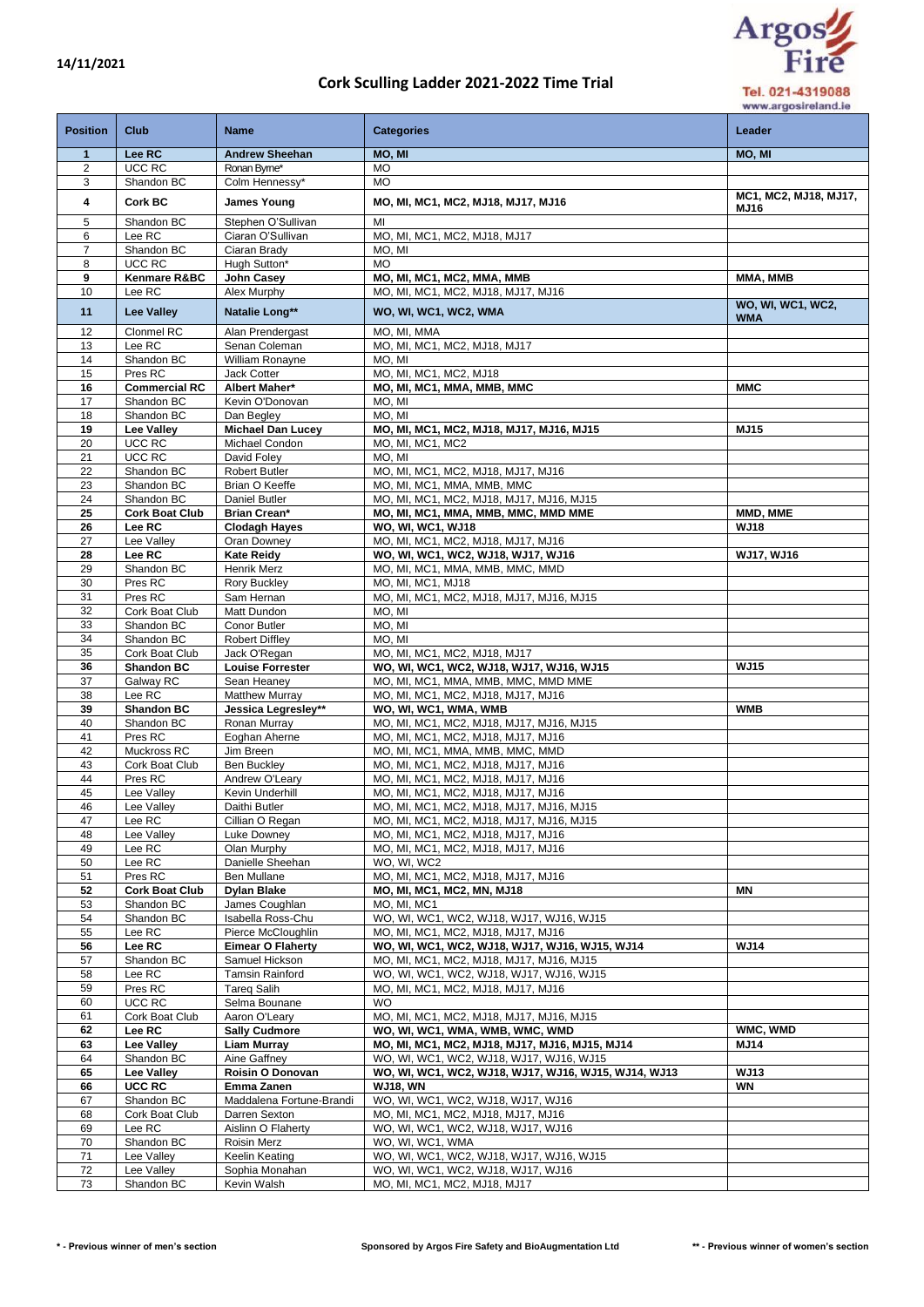## **Cork Sculling Ladder 2021-2022 Time Trial**



www.argosireland.ie

| 74         | Cork Boat Club               | David O'Connor                           | MO, MI, MC1, MC2, MJ18, MJ17, MJ16, MJ15                                                         |                    |
|------------|------------------------------|------------------------------------------|--------------------------------------------------------------------------------------------------|--------------------|
| 75         | Lee RC                       | Jamie Murphy                             | MO, MI, MC1, MC2, MJ18, MJ17, MJ16, MJ15                                                         |                    |
| 76         | Lee RC                       | Alex O Brien                             | MO, MI, MC1, MC2, MJ18, MJ17, MJ16, MJ15                                                         |                    |
| 77         | Shandon BC                   | Philip O'Brien                           | MO, MI, MC1                                                                                      |                    |
| 78<br>79   | Lee RC<br>Lee RC             | Michael Russell                          | MO, MI, MC1, MC2, MJ18, MJ17, MJ16, MJ15                                                         |                    |
| 80         | Shandon BC                   | Fiachra Wall<br>Carolina O'Toole         | MO, MI, MC1, MC2, MJ18, MJ17, MJ16, MJ15<br>WO, WI, WC1, WC2, WJ18, WJ17, WJ16                   |                    |
| 81         | Lee RC                       | Anne Sheehan                             | WO, WI, WC1, WC2, WJ18, WJ17, WJ16, WJ15                                                         |                    |
| 82         | Cahir RC                     | David Heffernan*                         | MO, MI, MC1, MMA, MMB                                                                            | MMA, MMB           |
| 83         | Pres RC                      | Leo Porion                               | MO, MI, MC1, MC2, MJ18, MJ17, MJ16, MJ15                                                         |                    |
| 84         | Lee Valley                   | Tony Corcoran*                           | MO, MI, MC1, MMA, MMB, MMC, MMD MME, MMF, MMG, MMH, MMI                                          | MMF, MMG, MMH, MMI |
| 85         | Pres RC                      | Rex O'Sullivan                           | MO, MI, MC1, MC2, MJ18, MJ17, MJ16                                                               |                    |
| 86         | Lee Valley                   | Thomas Moynihan                          | MO, MI, MC1, MC2, MJ18                                                                           |                    |
| 87         | <b>Cappoquin RC</b>          | <b>Caroline Gordon</b>                   | WO, WI, WC1, WC2, WMA, WMB, WMC, WMD, WME, WMF                                                   | WME, WMF           |
| 88         | Cork Boat Club               | Joanna O'Donovan                         | WO, WI, WC1, WC2, WJ18                                                                           |                    |
| 89         | Shandon BC                   | James Healy                              | MO, MI, MC1, MC2, MJ18, MJ17, MJ16, MJ15                                                         |                    |
| 90         | Lee RC                       | Noah Boast                               | MO, MI, MC1, MC2, MJ18, MJ17, MJ16, MJ15                                                         |                    |
| 91         | Lee Valley                   | Anna O Mahony                            | WO, WI, WC1, WC2, WJ18, WJ17, WJ16                                                               |                    |
| 92         | Cork Boat Club               | Helen Moynihan                           | WO, WI, WC1, WC2, WJ18                                                                           |                    |
| 93         | Lee Valley                   | Ciara Fox                                | WO, WI, WC1, WC2, WJ18                                                                           |                    |
| 94<br>95   | Lee Valley                   | Cathal Keating                           | MO, MI, MC1, MC2, MJ18, MJ17, MJ16, MJ15, MJ14                                                   |                    |
| 96         | Cork Boat Club<br>Lee Valley | Annabelle O Sullivan<br>Genny O Sullivan | WO, WI, WC1, WC2, WJ18, WJ17, WJ16, WJ15, WJ14<br>WO, WI, WC1, WC2, WJ18, WJ17, WJ16, WJ15, WJ14 |                    |
| 97         | Shandon BC                   | Maurice Minogue                          | MMD                                                                                              |                    |
| 98         | Lee RC                       | Lucy Nolan                               | WO, WI, WC1, WC2, WJ18, WJ17, WJ16, WJ15                                                         |                    |
| 99         | Lee RC                       | Aoife O'Sullivan                         | WO, WI, WC1, WC2, WJ18, WJ17, WJ16, WJ15, WJ14                                                   |                    |
| 100        | Lee RC                       | Cillian Croinin                          | MO, MI, MC1, MC2, MJ18, MJ17, MJ16, MJ15                                                         |                    |
| 101        | Cork Boat Club               | Ben Horgan                               | MO, MI, MC1, MC2, MJ18, MJ17, MJ16                                                               |                    |
| 102        | Shandon BC                   | Jane Rodgers                             | WO, WI, WC1, WC2, WJ18, WJ17, WJ16                                                               |                    |
| 103        | Lee RC                       | Emer Hannon                              | WO, WI, WC1, WC2, WJ18, WJ17, WJ16                                                               |                    |
| 104        | Lee Valley                   | <b>Colin Creedon</b>                     | MO, MI, MC1, MC2, MJ18, MJ17, MJ16, MJ15, MJ14, MJ13                                             | <b>MJ13</b>        |
| 105        | Cork Boat Club               | Niamh Higgins                            | WO, WI, WC1, WC2, WJ18, WJ17, WJ16                                                               |                    |
| 106        | Lee RC                       | Stephen O'Sullivan                       | MO, MI, MC1, MC2, MJ18, MJ17, MJ16, MJ15                                                         |                    |
| 107        | Shandon BC                   | Fionn Mowlds                             | MO, MI, MC1, MC2, MJ18, MJ17, MJ16, MJ15                                                         |                    |
| 108        | Cork Boat Club               | Caoimhe Kelly                            | WO, WI, WC1, WC2, WJ18, WJ17, WJ16                                                               |                    |
| 109        | Lee RC                       | Susan O'Riordan                          | WO, WI, WC1, WC2, WJ18, WJ17, WJ16, WJ15, WJ14                                                   |                    |
| 110        | Lee RC                       | Sarah Crean                              | WO, WI, WC1, WC2, WJ18, WJ17, WJ16                                                               |                    |
| 111        | Lee Valley                   | Doireann Healy                           | WO, WI, WC1, WC2, WJ18, WJ17, WJ16                                                               |                    |
| 112<br>113 | Cork Boat Club               | Faye Kenneally                           | WO, WI, WC1, WC2, WJ18, WJ17, WJ16, WJ15                                                         |                    |
| 114        | Lee Valley<br>Lee RC         | Eve Cahill<br>Harry Kavanagh             | WO, WI, WC1, WC2, WJ18<br>MO, MI, MC1, MC2, MJ18, MJ17, MJ16, MJ15, MJ14                         |                    |
| 115        | Shandon BC                   | Lucy Murphy                              | WO, WI, WC1, WC2, WJ18, WJ17, WJ16, WJ15                                                         |                    |
| 116        | Lee RC                       | Sadhbh Hartnett                          | WO, WI, WC1, WC2, WJ18, WJ17, WJ16, WJ15                                                         |                    |
| 117        | Lee RC                       | Robbie O'Sullivan                        | MO, MI, MC1, MC2, MJ18, MJ17, MJ16, MJ15, MJ14                                                   |                    |
| 118        | Cork Boat Club               | Peter O'Connor                           | MO, MI, MC1, MC2, MJ18, MJ17, MJ16, MJ15                                                         |                    |
| 119        | Lee RC                       | Matt Russell                             | MO, MI, MC1, MC2, MJ18, MJ17, MJ16, MJ15, MJ14, MJ13                                             |                    |
| 120        | Pres RC                      | Darrach Fanning                          | MO, MI, MC1, MC2, MJ18, MJ17, MJ16, MJ15                                                         |                    |
| 121        | Lee RC                       | <b>Ruby Keating</b>                      | WO, WI, WC1, WC2, WJ18, WJ17, WJ16                                                               |                    |
| 122        | Lee RC                       | Shane O'Flaherty                         | MO, MI, MC1, MC2, MJ18, MJ17, MJ16, MJ15, MJ14, MJ13                                             |                    |
| 123        | Lee Valley                   | Lizzie Harrison                          | WO, WI, WC1, WC2, WJ18                                                                           |                    |
| 124        | Lee Valley                   | Autumn Nagle                             | WO, WI, WC1, WC2, WJ18, WJ17, WJ16, WJ15, WJ14                                                   |                    |
| 125        | Lee Valley                   | Isabella Monahan                         | WO, WI, WC1, WC2, WJ18, WJ17, WJ16, WJ15, WJ14, WJ13                                             |                    |
| 126        | Cork Boat Club               | Joni Piskorski                           | WO, WI, WC1, WC2, WJ18, WJ17, WJ16, WJ15, WJ14                                                   |                    |
| 127        | Cork Boat Club               | Sara Walsh                               | WO, WI, WC1, WC2, WJ18, WJ17, WJ16                                                               |                    |
| 128<br>129 | Shandon BC<br>Cork Boat Club | Mark Chu<br>Jess Murphy                  | MO, MI, MC1, MMA, MMB, MMC, MMD MME, MMF<br>WO, WI, WC1, WC2, WJ18, WJ17, WJ16                   |                    |
| 130        | Lee RC                       | Donal O'Callaghan                        | MO, MI, MC1, MMA, MMB, MMC, MMD MME, MMF, MMG                                                    |                    |
| 131        | Shandon BC                   | Mike Caplice                             | MO, MI, MMA, MMB, MMC, MMD MME, MMF                                                              |                    |
| 132        | Lee Valley                   | Johnny Creedon                           | MO, MI, MC1, MC2, MJ18, MJ17, MJ16, MJ15, MJ14, MJ13, MJ12                                       | <b>MJ12</b>        |
| 133        | Shandon BC                   | Kate Donovan                             | WO, WI, WC1, WC2, WJ18, WJ17, WJ16, WJ15                                                         |                    |
| 134        | Lee Valley                   | Carrie Staunton                          | WO, WI, WC1, WC2, WJ18                                                                           |                    |
| 135        | Shandon BC                   | Adam Murphy                              | MO, MI, MC1                                                                                      |                    |
| 136        | Lee RC                       | Cian Flynn                               | MO, MI, MC1, MC2, MN, MJ18, MJ17, MJ16                                                           |                    |
| 137        | Lee RC                       | Conor Langley                            | MO, MI, MC1, MC2, MJ18, MJ17, MJ16, MJ15, MJ14                                                   |                    |
| 138        | Shandon BC                   | Peter Crowley                            | MO, MI, MC1, MMA, MMB, MMC, MMD MME, MMF, MMG, MMH                                               |                    |
| 139        | Cork Boat Club               | Abbie Sugrue                             | WO, WI, WC1, WC2, WJ18, WJ17, WJ16, WJ15, WJ14                                                   |                    |
| 140        | Shandon BC                   | Pat Arrigan                              | MO, MI, MC1, MC2, MMA, MMB, MMC, MMD MME                                                         |                    |
| 141        | Cork Boat Club               | Michaella Carney                         | WO, WI, WC1, WC2, WJ18, WJ17, WJ16, WJ15, WJ14                                                   |                    |
| 142        | Lee RC                       | Tadhg O'Sullivan                         | MO, MI, MC1, MC2, MJ18, MJ17, MJ16, MJ15, MJ14, MJ13, MJ12                                       |                    |
| 143        | UCC RC<br>Lee RC             | Sara Akinrinbola                         | WO, WI, WC1, WC2, WN                                                                             |                    |
| 144<br>145 | Commercial RC                | Conor Brophy<br>Frank Maher              | MO, MI, MC1, MC2, MJ18, MJ17, MJ16<br>MO, MI, MC1, MC2, MJ18, MJ17, MJ16, MJ15, MJ14, MJ13, MJ12 |                    |
| 146        | Cork Boat Club               | Ailish Egan                              | WO, WI, WC1, WC2, WN                                                                             |                    |
| 147        | Cork Boat Club               | <b>Claudie Neff</b>                      | WO, WI, WC1, WC2, WJ18, WJ17, WJ16                                                               |                    |
|            |                              |                                          | MO, MI, MC1, MMA, MMB, MMC, MMD MME, MMF, MMG, MMH,                                              |                    |
| 148        | <b>Shandon BC</b>            | <b>Seamus Quaine</b>                     | MMI, MMJ, MMK                                                                                    | MMJ, MMK           |
| 149        | Shandon BC                   | Jim Conroy                               | MO, MI, MC1, MMA, MMB, MMC, MMD MME, MMF, MMG                                                    |                    |